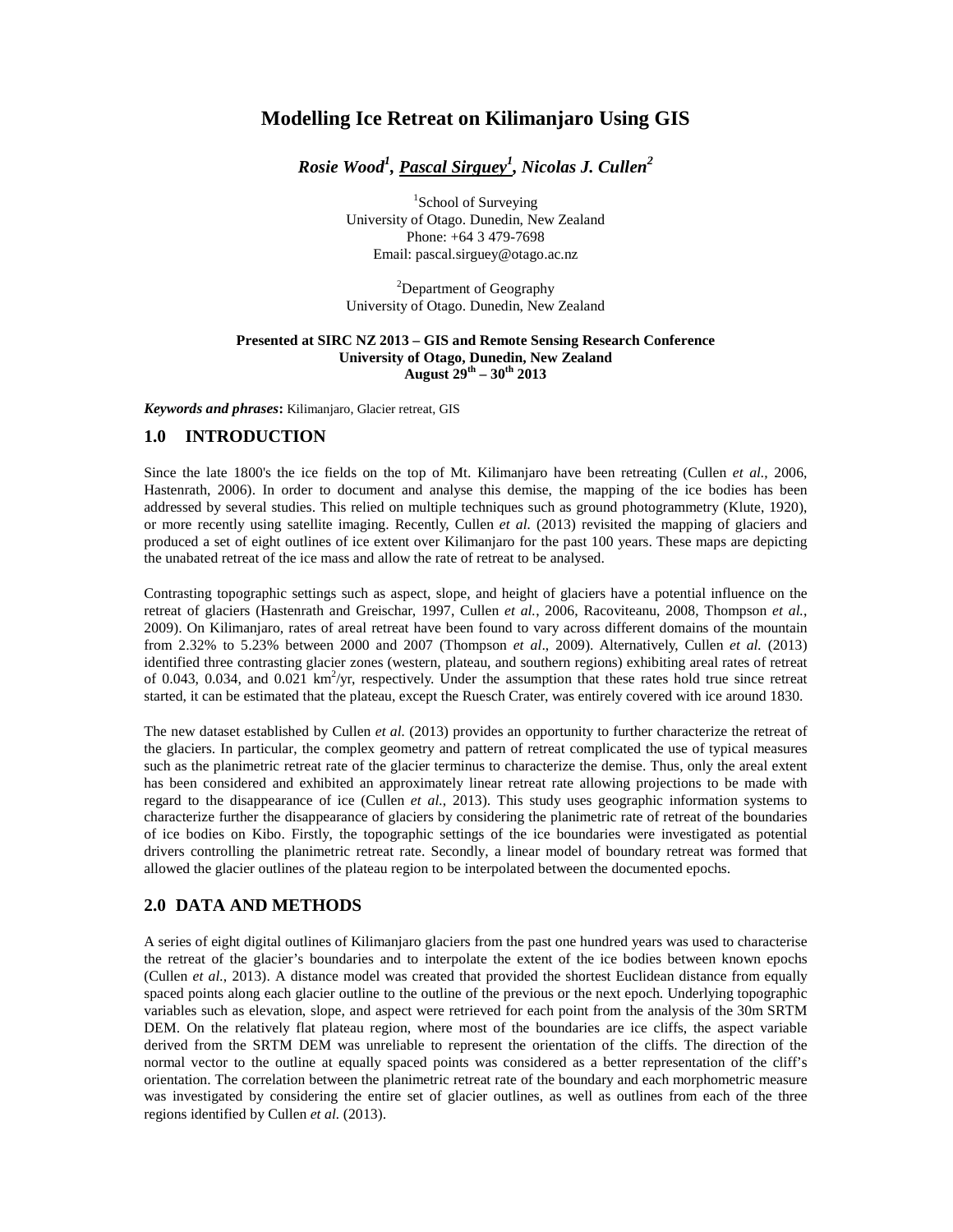Over the plateau region, the retreat rate of the ice cliffs was derived for equally spaced points along each outline and for each pair of documented epochs. This allowed the location of the cliff to be interpolated between each epoch pair by intervals of no more than 10 years. The area of the interpolated outlines was computed and its trend was compared with the trend inferred from the observation points. This process was to reveal whether the inherently complex geometry of the glacier outlines allowed both the planimetric retreat of the boundary and the corresponding glacierized area to obey linear trends simultaneously. In turn, it provided reliability to the interpolated outlines between documented epochs.

# **3.0 RESULTS**

The analysis of the rate of retreat of the glacier boundaries with respect to topographic variables failed to reveal any clear or systematic pattern, whether considering the entire set of outlines or within each region. This contrast with the fact that the areal extent retreat rate appears clearly related to morphometric variables (Cullen *et al.*, 2013). It is hypothesized that the shortest distance model may have failed to resolve the ambiguities associated with the trajectory of the glacier outlines, especially given the complex geometry of the set of polygons. This may have been further impaired by the large time span between some of the documented epochs. Furthermore, the relatively poor quality of the SRTM DEM in this steep region, and the fact that its unique epoch (February 2000) failed to resolve the changing topography associated with the glacial retreat may have yielded uncertainties in the derived variables that could have contributed to the noisy and uncertain relationship.

The lack of any clear empirical relationship between the boundary retreat rate and topographic variables compromised the use of the morphometric measures to design an elaborated model of boundary retreat. Instead, the interpolation of glacier outlines between epochs was only attempted on the plateau region as the geometry of the ice bodies was less subject to follow the underlying topography. Winkler *et al*. (2010), who surveyed the retreat of an ice cliff between 2005 to 2008 reported retreat rates of about 1.4cm a month during the beginning of March to mid-October and 13cm a month the rest of the year (or using simple math, 69cm a year). Although it was difficult to identify precisely the exact location of the cliff, results from this study revealed retreat rates ranging from 2 to 75cm per year between 2003 and 2011. A linear retreat rate of the ice boundary was thus assumed to estimate the position of the ice cliffs between each epoch pair. The interpolated outlines are shown in Figure 1. The modelled areal extent of the plateau glaciers obtained from the interpolated outlines was compared with the retreat from the observations and shown in Figure 2. This suggests that, despite the complex geometry of the ice bodies, a linear rate of retreat of the ice cliffs between two epochs is an appropriate assumption to depict observed changes in ice extent in the plateau region. In turn, it is argued that the shape of the interpolated extents can be regarded as relevant candidates of the ice extent at the undocumented epochs.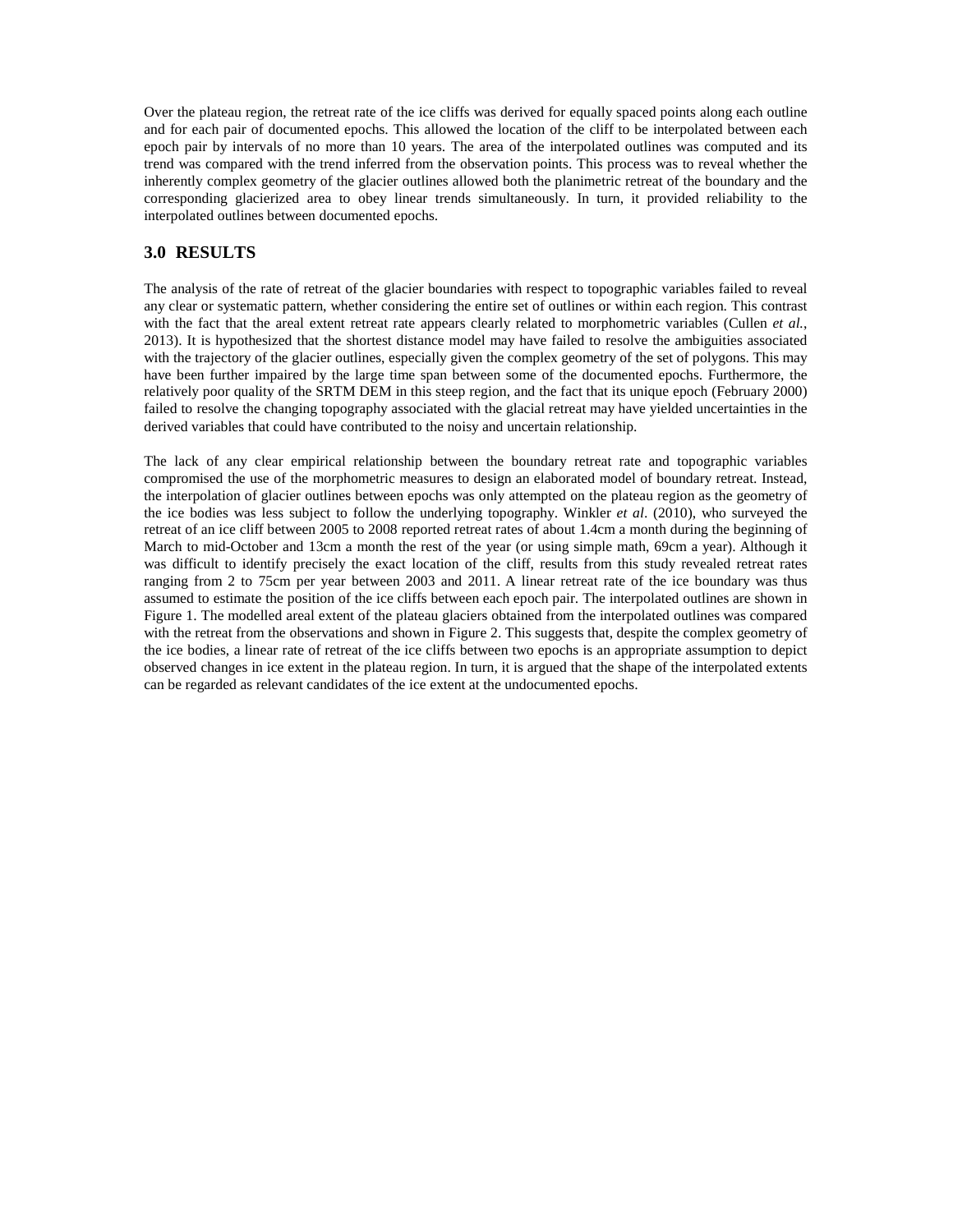

*Figure 1. Interpolated ice extents between documented epochs.*



*Figure 2: Area of the glaciated plateau for observed and interpolated epochs.*